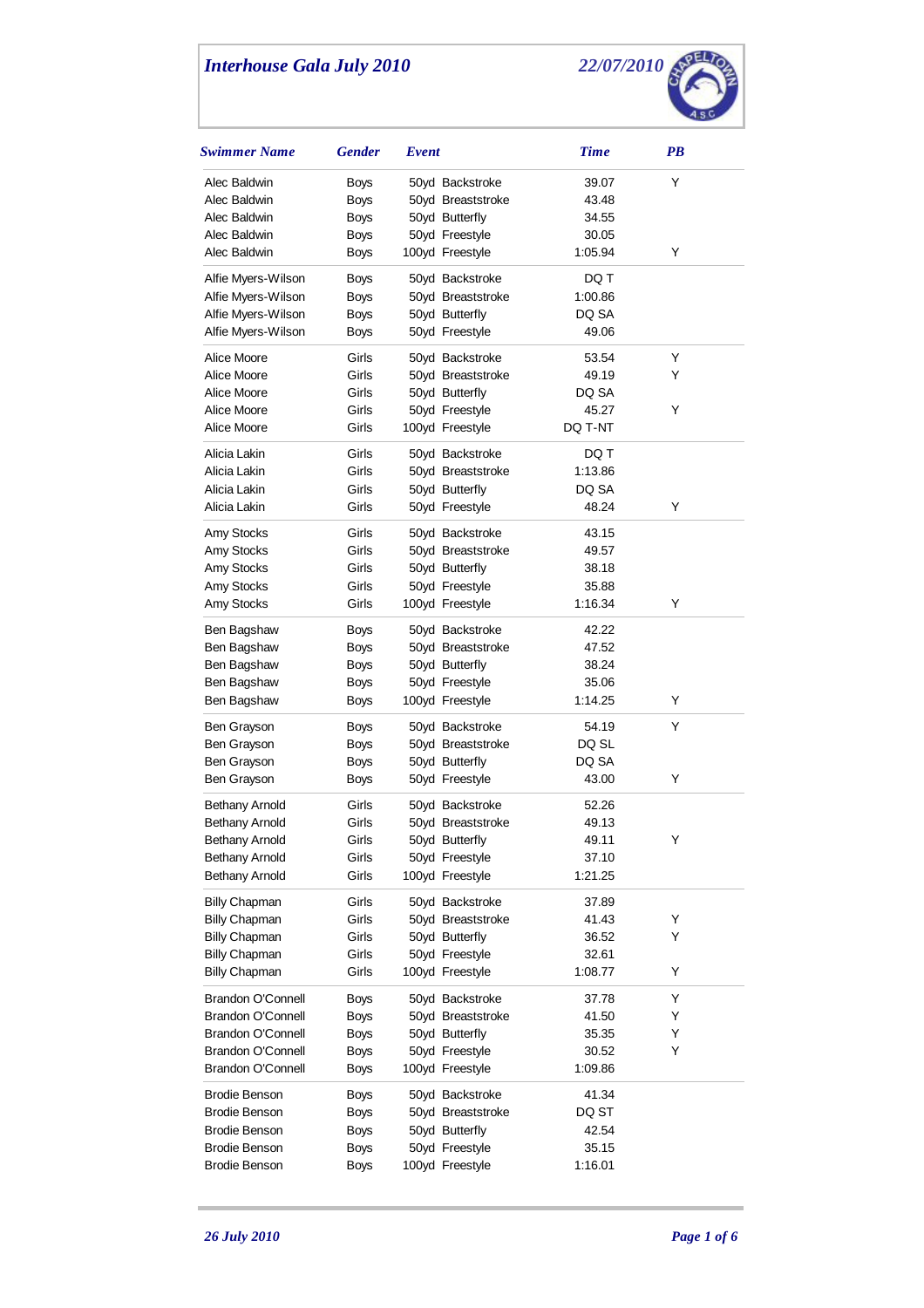

| Swimmer Name                 | <b>Gender</b> | Event |                                   | <b>Time</b> | <b>PB</b> |
|------------------------------|---------------|-------|-----------------------------------|-------------|-----------|
| <b>Bruce Dickinson</b>       | Boys          |       | 50yd Backstroke                   | 31.20       |           |
| <b>Bruce Dickinson</b>       | <b>Boys</b>   |       | 50yd Breaststroke                 | 36.81       | Y         |
| <b>Bruce Dickinson</b>       | <b>Boys</b>   |       | 50yd Butterfly                    | 27.53       |           |
| <b>Bruce Dickinson</b>       | Boys          |       | 50yd Freestyle                    | 25.01       |           |
| <b>Bruce Dickinson</b>       | Boys          |       | 100yd Freestyle                   | 53.54       |           |
| <b>Charlotte Peirson</b>     | Girls         |       | 50yd Backstroke                   | <b>DNS</b>  |           |
| <b>Charlotte Peirson</b>     | Girls         |       | 50yd Breaststroke                 | <b>DNS</b>  |           |
| <b>Charlotte Peirson</b>     | Girls         |       | 50yd Butterfly                    | <b>DNS</b>  |           |
| <b>Charlotte Peirson</b>     | Girls         |       | 50yd Freestyle                    | <b>DNS</b>  |           |
| <b>Charlotte Peirson</b>     | Girls         |       | 100yd Freestyle                   | 1:12.58     |           |
| <b>Cherie Millward</b>       | Girls         |       | 50yd Backstroke                   | 48.05       | Y         |
| <b>Cherie Millward</b>       | Girls         |       | 50yd Breaststroke                 | 49.08       | Y         |
| <b>Cherie Millward</b>       | Girls         |       | 50yd Butterfly                    | 45.53       | Y         |
| <b>Cherie Millward</b>       | Girls         |       | 50yd Freestyle                    | 38.27       | Y         |
| <b>Cherie Millward</b>       | Girls         |       | 100yd Freestyle                   | 1:23.28     | Y         |
|                              |               |       |                                   |             |           |
| Chloe Bagshaw                | Girls         |       | 50yd Backstroke                   | 47.05       | Y         |
| Chloe Bagshaw                | Girls         |       | 50yd Breaststroke                 | 50.30       | Y         |
| Chloe Bagshaw                | Girls         |       | 50yd Butterfly                    | 45.97       |           |
| Chloe Bagshaw                | Girls         |       | 50yd Freestyle                    | 37.86       |           |
| Chloe Bagshaw                | Girls         |       | 100yd Freestyle                   | 1:22.32     |           |
| Colby Watkinson              | Boys          |       | 50yd Backstroke                   | 46.96       |           |
| Colby Watkinson              | Boys          |       | 50yd Breaststroke                 | DQ SL       |           |
| Colby Watkinson              | Boys          |       | 50yd Butterfly                    | DQ SL       |           |
| Colby Watkinson              | Boys          |       | 50yd Freestyle                    | 38.83       |           |
| Colby Watkinson              | Boys          |       | 100yd Freestyle                   | 1:25.10     |           |
| Daniel Oldham                | Boys          |       | 50yd Backstroke                   | DQ FOF      |           |
| Daniel Oldham                | Boys          |       | 50yd Breaststroke                 | 54.89       | Y         |
| Daniel Oldham                | Boys          |       | 50yd Butterfly                    | DQ SL       |           |
| Daniel Oldham                | Boys          |       | 50yd Freestyle                    | 45.08       |           |
| Daniel Oldham                | Boys          |       | 100yd Freestyle                   | 1:33.56     |           |
| Daniel Whiteman              | Boys          |       | 50yd Backstroke                   | 44.24       | Y         |
| Daniel Whiteman              | Boys          |       | 50yd Breaststroke                 | 54.02       | Y         |
| Daniel Whiteman              | <b>Boys</b>   |       | 50yd Butterfly                    | DQ 1HT      |           |
| Daniel Whiteman              | Boys          |       | 50yd Freestyle                    | 38.71       | Y         |
| Daniel Whiteman              | Boys          |       | 100yd Freestyle                   | 1:22.39     | Υ         |
| Demi Benson                  | Girls         |       | 50yd Backstroke                   | 37.56       | Y         |
| Demi Benson                  | Girls         |       | 50yd Breaststroke                 | 49.53       |           |
| Demi Benson                  | Girls         |       | 50yd Butterfly                    | 37.96       | Y         |
| Demi Benson                  | Girls         |       | 50yd Freestyle                    | 35.86       |           |
| Demi Benson                  | Girls         |       | 100yd Freestyle                   | 1:22.02     |           |
| Ella Pashley                 | Girls         |       | 50yd Backstroke                   | <b>DNS</b>  |           |
| Ella Pashley                 | Girls         |       | 50yd Breaststroke                 | <b>DNS</b>  |           |
| Ella Pashley                 | Girls         |       | 50yd Butterfly                    | 53.53       |           |
|                              | Girls         |       |                                   | <b>DNS</b>  |           |
| Ella Pashley<br>Ella Pashley | Girls         |       | 50yd Freestyle<br>100yd Freestyle | 1:25.97     | Y         |
|                              |               |       |                                   |             |           |
| Ellie Brammer                | Girls         |       | 50yd Backstroke                   | 52.75       | Y         |
| Ellie Brammer                | Girls         |       | 50yd Breaststroke                 | 59.36       | Y         |
| Ellie Brammer                | Girls         |       | 50yd Butterfly                    | 57.90       |           |
| <b>Ellie Brammer</b>         | Girls         |       | 50yd Freestyle                    | 46.18       |           |
| Ellie Brammer                | Girls         |       | 100yd Freestyle                   | 1:39.74     |           |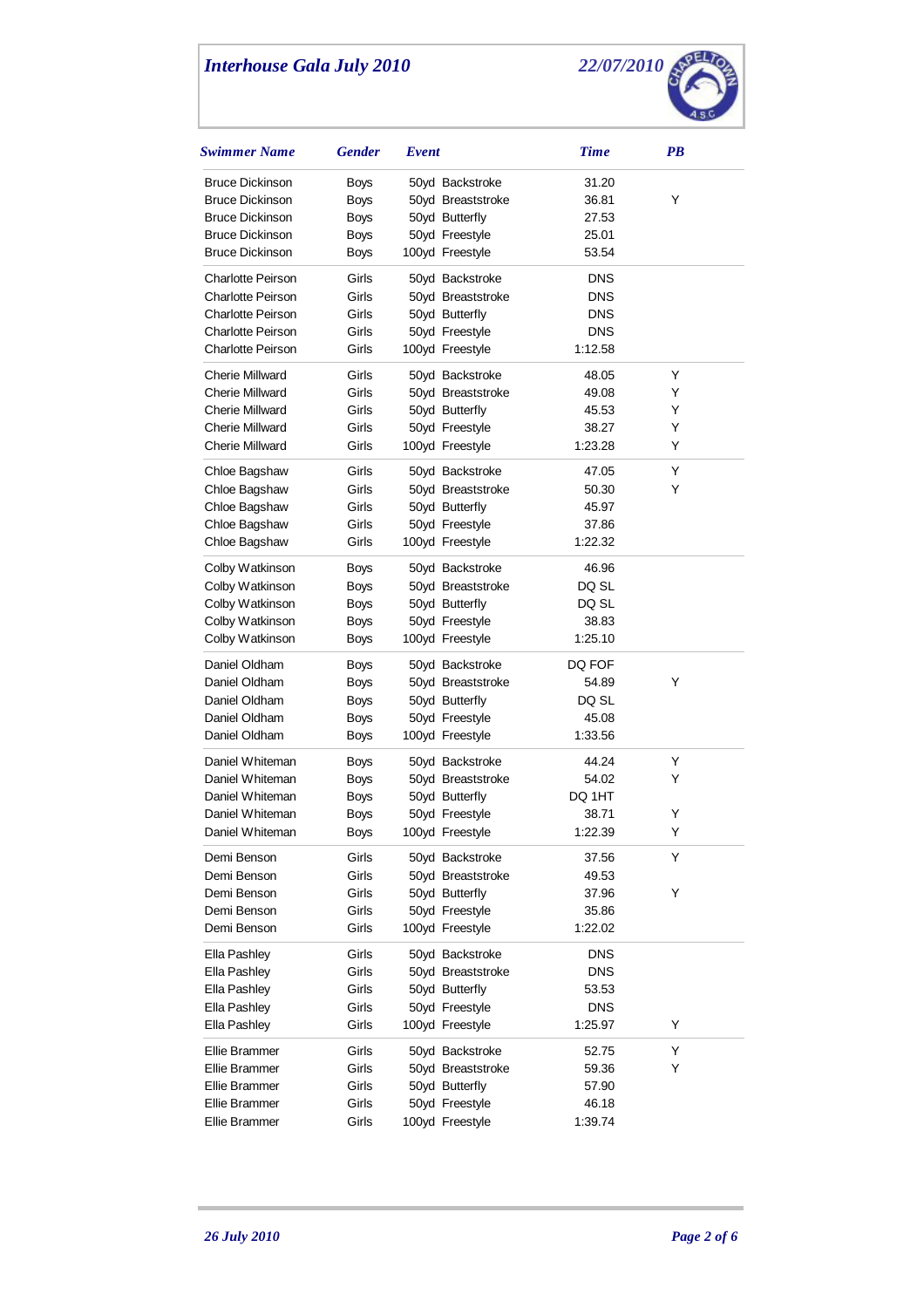

| Swimmer Name                   | <b>Gender</b>       | Event                             | <b>Time</b>      | PB     |
|--------------------------------|---------------------|-----------------------------------|------------------|--------|
| Ellie Butler                   | Girls               | 50yd Backstroke                   | 43.39            |        |
| Ellie Butler                   | Girls               | 50yd Breaststroke                 | 43.60            |        |
| <b>Ellie Butler</b>            | Girls               | 50yd Butterfly                    | 42.20            | Y      |
| Ellie Butler                   | Girls               | 50yd Freestyle                    | 36.53            | Y      |
| <b>Ellie Butler</b>            | Girls               | 100yd Freestyle                   | 1:25.33          |        |
| Finn Campbell                  | Boys                | 50yd Backstroke                   | 54.74            |        |
| Finn Campbell                  | Boys                | 50yd Breaststroke                 | DQ 1HT           |        |
| Finn Campbell                  | Boys                | 50yd Butterfly                    | DQ SL            |        |
| Finn Campbell                  | Boys                | 50yd Freestyle                    | 48.37            | Y      |
| Finn Campbell                  | Boys                | 100yd Freestyle                   | 1:46.69          | Y      |
| Hannah Reynolds                | Girls               | 50yd Backstroke                   | 45.77            |        |
| Hannah Reynolds                | Girls               | 50yd Breaststroke                 | DQ 1HT           |        |
| Hannah Reynolds                | Girls               | 50yd Butterfly                    | 45.25            | Y      |
| Hannah Reynolds                | Girls               | 50yd Freestyle                    | 39.49            |        |
| Hannah Reynolds                | Girls               | 100yd Freestyle                   | 1:21.35          | Y      |
|                                |                     |                                   |                  |        |
| Hannah Shaw                    | Girls               | 50yd Backstroke                   | 51.67            |        |
| Hannah Shaw                    | Girls               | 50yd Breaststroke                 | 1:00.24          |        |
| Hannah Shaw                    | Girls               | 50yd Butterfly                    | DQ ST-BR         |        |
| Hannah Shaw                    | Girls               | 50yd Freestyle                    | 43.16            |        |
| Hannah Shaw                    | Girls               | 100yd Freestyle                   | 1:29.38          |        |
| Hannah Stocks                  | Girls               | 50yd Backstroke                   | 42.24            | Y      |
| Hannah Stocks                  | Girls               | 50yd Breaststroke                 | DQ 1HT           |        |
| <b>Hannah Stocks</b>           | Girls               | 50yd Butterfly                    | 36.38            |        |
| Hannah Stocks                  | Girls               | 50yd Freestyle                    | 33.25            |        |
| Hannah Stocks                  | Girls               | 100yd Freestyle                   | 1:09.27          |        |
| Harry Moore                    | Boys                | 50yd Backstroke                   | 43.60            | Υ      |
| <b>Harry Moore</b>             | Boys                | 50yd Breaststroke                 | 42.04            | Y      |
| <b>Harry Moore</b>             | Boys                | 50yd Butterfly                    | 45.45            |        |
| Harry Moore                    | Boys                | 50yd Freestyle                    | 34.83            |        |
| Harry Moore                    | Boys                | 100yd Freestyle                   | 1:18.80          | Y      |
| <b>Hollie Roberts</b>          | Girls               | 50yd Backstroke                   | 44.46            |        |
| <b>Hollie Roberts</b>          | Girls               | 50yd Breaststroke                 | DQ 1HT           |        |
| <b>Hollie Roberts</b>          | Girls               | 50yd Butterfly                    | 46.94            | Υ      |
| <b>Hollie Roberts</b>          | Girls               | 50yd Freestyle                    | 36.82            |        |
| <b>Hollie Roberts</b>          | Girls               | 100yd Freestyle                   | 1:22.21          | Υ      |
| Ilia Zaiats                    | Boys                | 50yd Backstroke                   | 35.03            |        |
| Ilia Zaiats                    | <b>Boys</b>         | 50yd Breaststroke                 | 35.99            |        |
| Ilia Zaiats                    | <b>Boys</b>         | 50yd Butterfly                    | 30.63            |        |
| Ilia Zaiats                    | <b>Boys</b>         | 50yd Freestyle                    | 27.59            |        |
| Ilia Zaiats                    | <b>Boys</b>         | 100yd Freestyle                   | 58.07            | Y      |
|                                |                     |                                   |                  |        |
| Jack Anderson                  | <b>Boys</b>         | 50yd Backstroke                   | 50.63<br>52.78   | Υ<br>Y |
| Jack Anderson                  | Boys                | 50yd Breaststroke                 |                  |        |
| Jack Anderson                  | Boys                | 50yd Butterfly                    | DQ SL            |        |
| Jack Anderson<br>Jack Anderson | Boys<br><b>Boys</b> | 50yd Freestyle<br>100yd Freestyle | 44.17<br>1:33.86 |        |
|                                |                     |                                   |                  |        |
| Jack Moore                     | <b>Boys</b>         | 50yd Backstroke                   | 40.64            | Y      |
| Jack Moore                     | Boys                | 50yd Breaststroke                 | 39.27            | Υ      |
| Jack Moore                     | <b>Boys</b>         | 50yd Butterfly                    | 36.64            | Υ      |
| Jack Moore                     | <b>Boys</b>         | 50yd Freestyle                    | 30.02            | Y      |
| Jack Moore                     | <b>Boys</b>         | 100yd Freestyle                   | 1:06.91          | Υ      |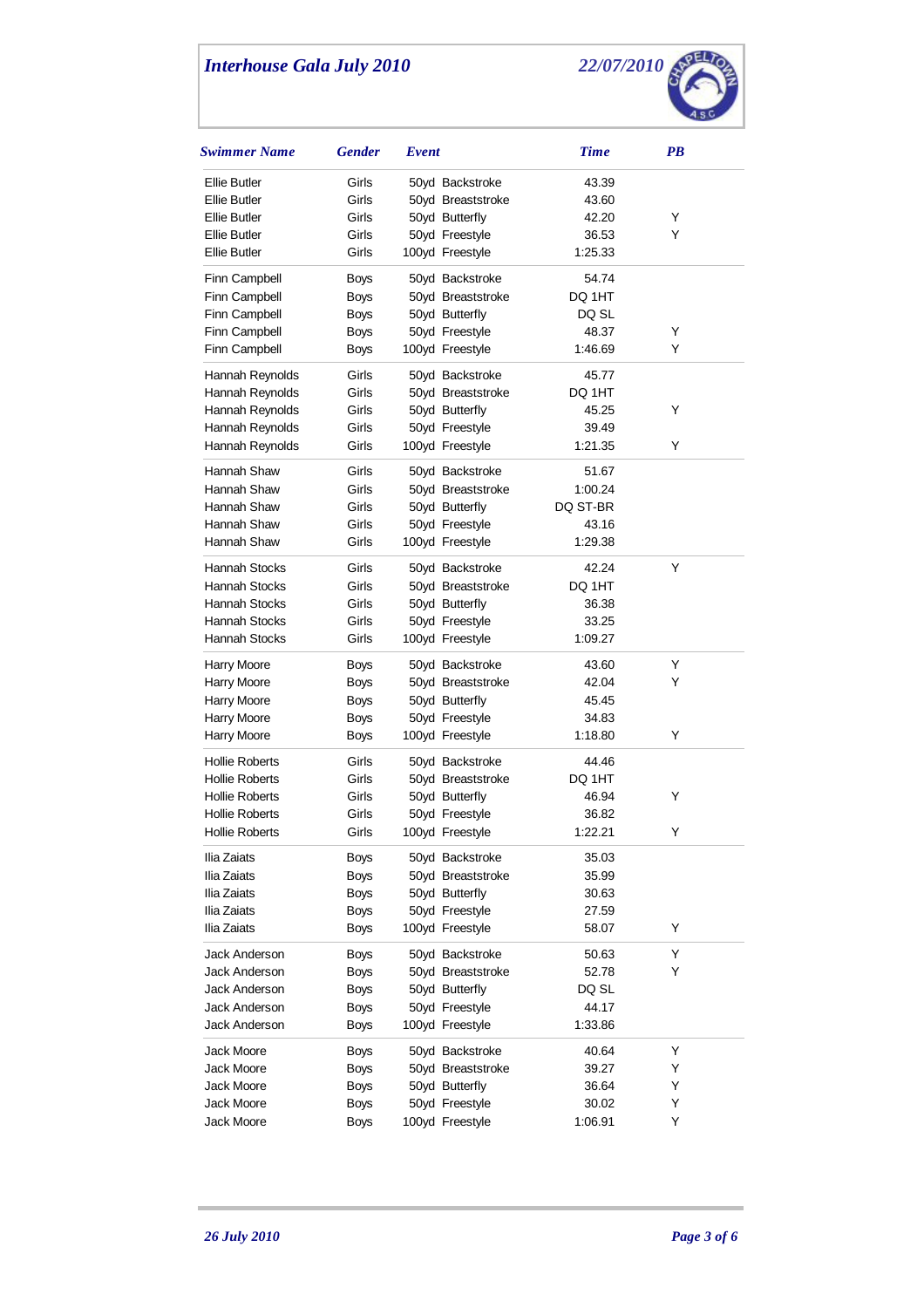

| Swimmer Name         | <b>Gender</b> | Event |                   | <b>Time</b> | PB |  |
|----------------------|---------------|-------|-------------------|-------------|----|--|
| Jake Mortimer        | Boys          |       | 50yd Backstroke   | 59.05       | Υ  |  |
| <b>Jake Mortimer</b> | <b>Boys</b>   |       | 50yd Breaststroke | 1:04.13     | Y  |  |
| Jake Mortimer        | <b>Boys</b>   |       | 50yd Butterfly    | 1:01.13     |    |  |
| <b>Jake Mortimer</b> | <b>Boys</b>   |       | 50yd Freestyle    | 49.10       |    |  |
| Jake Mortimer        | Boys          |       | 100yd Freestyle   | 1:45.52     | Y  |  |
| Jessica Addy         | Girls         |       | 50yd Backstroke   | 36.50       | Y  |  |
| Jessica Addy         | Girls         |       | 50yd Breaststroke | 41.46       | Y  |  |
| Jessica Addy         | Girls         |       | 50yd Butterfly    | 35.70       | Y  |  |
| Jessica Addy         | Girls         |       | 50yd Freestyle    | 30.66       |    |  |
| Jessica Addy         | Girls         |       | 100yd Freestyle   | 1:05.14     | Y  |  |
| Jessica Baker        | Girls         |       | 50yd Backstroke   | 46.52       | Y  |  |
| Jessica Baker        | Girls         |       | 50yd Breaststroke | DQ SL       |    |  |
| Jessica Baker        | Girls         |       | 50yd Butterfly    | 43.22       | Y  |  |
| Jessica Baker        | Girls         |       | 50yd Freestyle    | <b>DNS</b>  |    |  |
| Jessica Baker        | Girls         |       | 100yd Freestyle   | 1:17.13     | Y  |  |
| Jonty Goodwin        | <b>Boys</b>   |       | 50yd Backstroke   | DQ FOF      |    |  |
| Jonty Goodwin        | <b>Boys</b>   |       | 50yd Breaststroke | DQ ST       |    |  |
| Jonty Goodwin        | Boys          |       | 50yd Butterfly    | DQ SA       |    |  |
| Jonty Goodwin        | Boys          |       | 50yd Freestyle    | 49.49       |    |  |
| Joseph O'Connell     | Boys          |       | 50yd Backstroke   | 41.25       | Υ  |  |
| Joseph O'Connell     | <b>Boys</b>   |       | 50yd Breaststroke | 53.41       |    |  |
| Joseph O'Connell     | Boys          |       | 50yd Butterfly    | 44.13       |    |  |
| Joseph O'Connell     | Boys          |       | 50yd Freestyle    | 36.54       |    |  |
| Joseph O'Connell     | Boys          |       | 100yd Freestyle   | 1:17.16     |    |  |
| Josh Margerrison     | <b>Boys</b>   |       | 50yd Backstroke   | 36.19       |    |  |
| Josh Margerrison     | Boys          |       | 50yd Breaststroke | 42.86       | Y  |  |
| Josh Margerrison     | Boys          |       | 50yd Butterfly    | 36.77       |    |  |
| Josh Margerrison     | Boys          |       | 50yd Freestyle    | 31.51       |    |  |
| Josh Margerrison     | Boys          |       | 100yd Freestyle   | 1:06.57     | Y  |  |
| Joshua Page          | Boys          |       | 50yd Backstroke   | 53.22       |    |  |
| Joshua Page          | Boys          |       | 50yd Breaststroke | 47.38       |    |  |
| Joshua Page          | Boys          |       | 50yd Butterfly    | 1:01.93     | Y  |  |
| Joshua Page          | <b>Boys</b>   |       | 50yd Freestyle    | 46.93       |    |  |
| Joshua Page          | <b>Boys</b>   |       | 100yd Freestyle   | 1:40.86     | Y  |  |
| Kelsey Shaw          | Girls         |       | 50yd Backstroke   | 42.86       | Υ  |  |
| Kelsey Shaw          | Girls         |       | 50yd Breaststroke | 52.44       | Υ  |  |
| Kelsey Shaw          | Girls         |       | 50yd Butterfly    | 49.04       |    |  |
| <b>Kelsey Shaw</b>   | Girls         |       | 50yd Freestyle    | 39.39       |    |  |
| Kelsey Shaw          | Girls         |       | 100yd Freestyle   | 1:27.46     | Y  |  |
| Lauren Siddy         | Girls         |       | 50yd Backstroke   | DQ T        |    |  |
| Lauren Siddy         | Girls         |       | 50yd Breaststroke | 51.55       | Υ  |  |
| Lauren Siddy         | Girls         |       | 50yd Butterfly    | 48.66       | Y  |  |
| Lauren Siddy         | Girls         |       | 50yd Freestyle    | 39.80       |    |  |
| Lauren Siddy         | Girls         |       | 100yd Freestyle   | 1:25.82     |    |  |
| Laurie Monaghan      | Girls         |       | 50yd Backstroke   | 32.30       |    |  |
| Laurie Monaghan      | Girls         |       | 200yd Backstroke  | 2:34.58     |    |  |
| Laurie Monaghan      | Girls         |       | 50yd Breaststroke | 39.85       |    |  |
| Laurie Monaghan      | Girls         |       | 50yd Butterfly    | 33.99       |    |  |
| Laurie Monaghan      | Girls         |       | 50yd Freestyle    | 28.58       |    |  |
| Laurie Monaghan      | Girls         |       | 100yd Freestyle   | 1:01.72     | Υ  |  |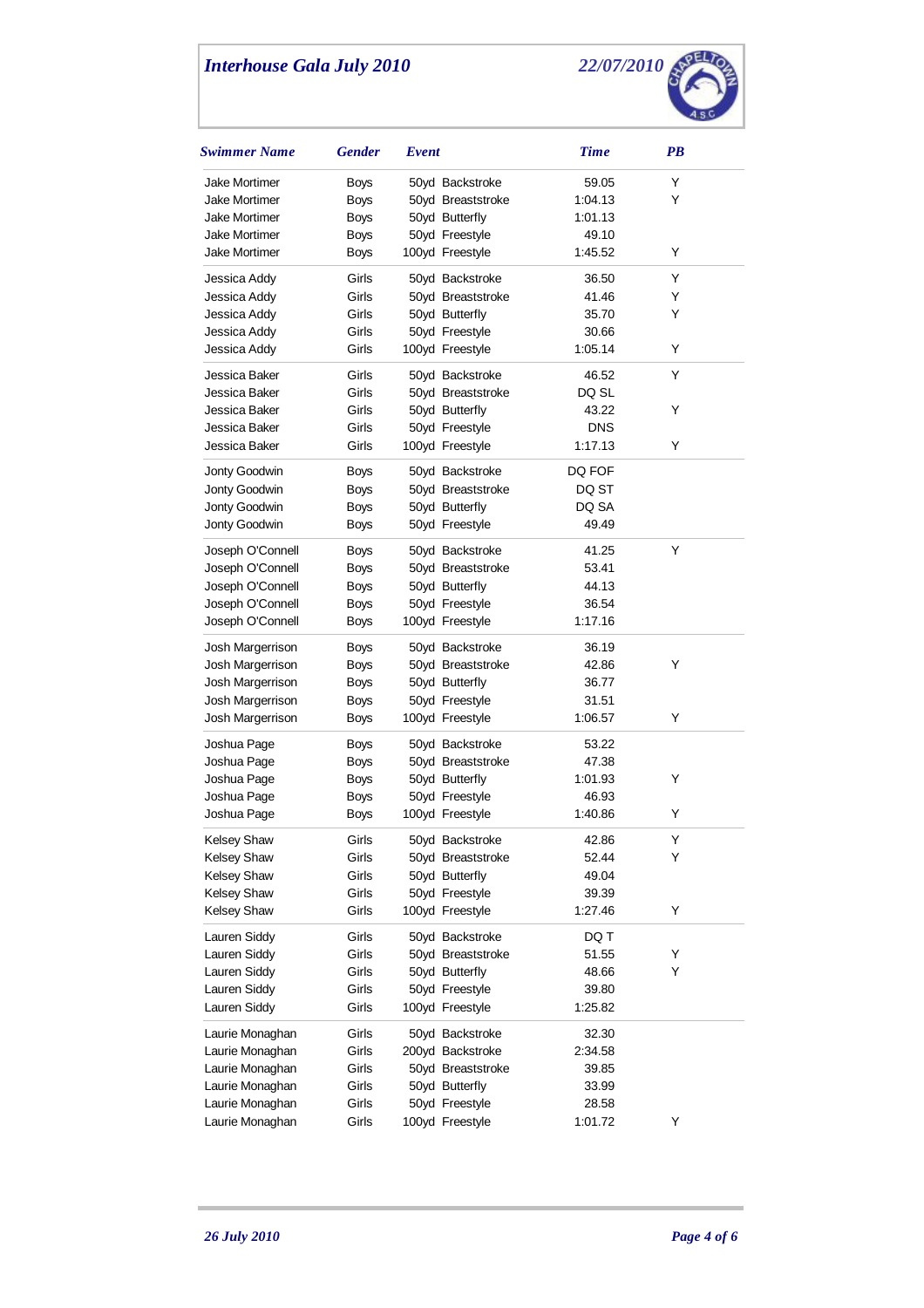

| <b>Swimmer Name</b> | <b>Gender</b> | Event |                   | <b>Time</b> | PB |
|---------------------|---------------|-------|-------------------|-------------|----|
| Lee Horsley         | Boys          |       | 50yd Backstroke   | <b>DNS</b>  |    |
| Lee Horsley         | <b>Boys</b>   |       | 50yd Breaststroke | DNS         |    |
| Lee Horsley         | <b>Boys</b>   |       | 50yd Butterfly    | <b>DNS</b>  |    |
| Lee Horsley         | Boys          |       | 50yd Freestyle    | DNS         |    |
| Lee Horsley         | Boys          |       | 100yd Freestyle   | 53.77       |    |
| Lettie Pashley      | Girls         |       | 50yd Backstroke   | DNS         |    |
| Lettie Pashley      | Girls         |       | 50yd Breaststroke | <b>DNS</b>  |    |
| Lettie Pashley      | Girls         |       | 50yd Butterfly    | 55.96       | Y  |
| Lettie Pashley      | Girls         |       | 50yd Freestyle    | <b>DNS</b>  |    |
| Lettie Pashley      | Girls         |       | 100yd Freestyle   | 1:41.33     | Y  |
| Lewis Haddon        | <b>Boys</b>   |       | 50yd Backstroke   | 40.19       | Y  |
| Lewis Haddon        | <b>Boys</b>   |       | 50yd Breaststroke | 46.86       |    |
| Lewis Haddon        | <b>Boys</b>   |       | 50yd Butterfly    | 39.72       | Y  |
| Lewis Haddon        | Boys          |       | 50yd Freestyle    | 32.60       |    |
| Lewis Haddon        | Boys          |       | 100yd Freestyle   | 1:11.21     | Y  |
| Lily Walker         | Girls         |       | 50yd Backstroke   | DQ T        |    |
| Lily Walker         | Girls         |       | 50yd Breaststroke | 1:08.89     |    |
| Lily Walker         | Girls         |       | 50yd Butterfly    | DQ SL       |    |
| Lily Walker         | Girls         |       | 50yd Freestyle    | 1:00.50     |    |
| Linda Ljasevits     | Girls         |       | 50yd Backstroke   | 52.99       | Y  |
| Linda Ljasevits     | Girls         |       | 50yd Breaststroke | 57.35       | Y  |
| Linda Ljasevits     | Girls         |       | 50yd Butterfly    | DQ SL       |    |
| Linda Ljasevits     | Girls         |       | 50yd Freestyle    | 48.28       |    |
| Linda Ljasevits     | Girls         |       | 100yd Freestyle   | 1:45.80     |    |
| Lynne Dawson        | Girls         |       | 50yd Backstroke   | DNS         |    |
| Lynne Dawson        | Girls         |       | 50yd Breaststroke | <b>DNS</b>  |    |
| Lynne Dawson        | Girls         |       | 50yd Butterfly    | DNS         |    |
| Lynne Dawson        | Girls         |       | 50yd Freestyle    | DNS         |    |
| Lynne Dawson        | Girls         |       | 100yd Freestyle   | <b>DNS</b>  |    |
| Maddy Price         | Girls         |       | 50yd Backstroke   | DQ T        |    |
| Maddy Price         | Girls         |       | 50yd Breaststroke | DQ SL       |    |
| <b>Maddy Price</b>  | Girls         |       | 50yd Butterfly    | DQ SA-SL    |    |
| <b>Maddy Price</b>  | Girls         |       | 50yd Freestyle    | 48.62       |    |
| Maia Clarke         | Girls         |       | 50yd Backstroke   | 1:00.77     |    |
| Maia Clarke         | Girls         |       | 50yd Breaststroke | DQ ST       |    |
| Maia Clarke         | Girls         |       | 50yd Butterfly    | DQ SA-SL    |    |
| Maia Clarke         | Girls         |       | 50yd Freestyle    | 53.22       |    |
| Millie Baldwin      | Girls         |       | 50yd Backstroke   | 40.89       | Υ  |
| Millie Baldwin      | Girls         |       | 50yd Breaststroke | 45.13       |    |
| Millie Baldwin      | Girls         |       | 50yd Butterfly    | 41.51       | Y  |
| Millie Baldwin      | Girls         |       | 50yd Freestyle    | 34.14       | Υ  |
| Millie Baldwin      | Girls         |       | 100yd Freestyle   | 1:11.28     | Υ  |
| Molly Walker        | Girls         |       | 50yd Backstroke   | 41.08       | Υ  |
| Molly Walker        | Girls         |       | 50yd Breaststroke | 49.63       | Υ  |
| Molly Walker        | Girls         |       | 50yd Butterfly    | 40.74       |    |
| Molly Walker        | Girls         |       | 50yd Freestyle    | 38.02       |    |
| Molly Walker        | Girls         |       | 100yd Freestyle   | 1:21.45     |    |
| Muir Campbell       | Boys          |       | 50yd Backstroke   | DQ T        |    |
| Muir Campbell       | Boys          |       | 50yd Breaststroke | DQ SL       |    |
| Muir Campbell       | <b>Boys</b>   |       | 50yd Butterfly    | DQ SA       |    |
| Muir Campbell       | <b>Boys</b>   |       | 50yd Freestyle    | 54.28       |    |